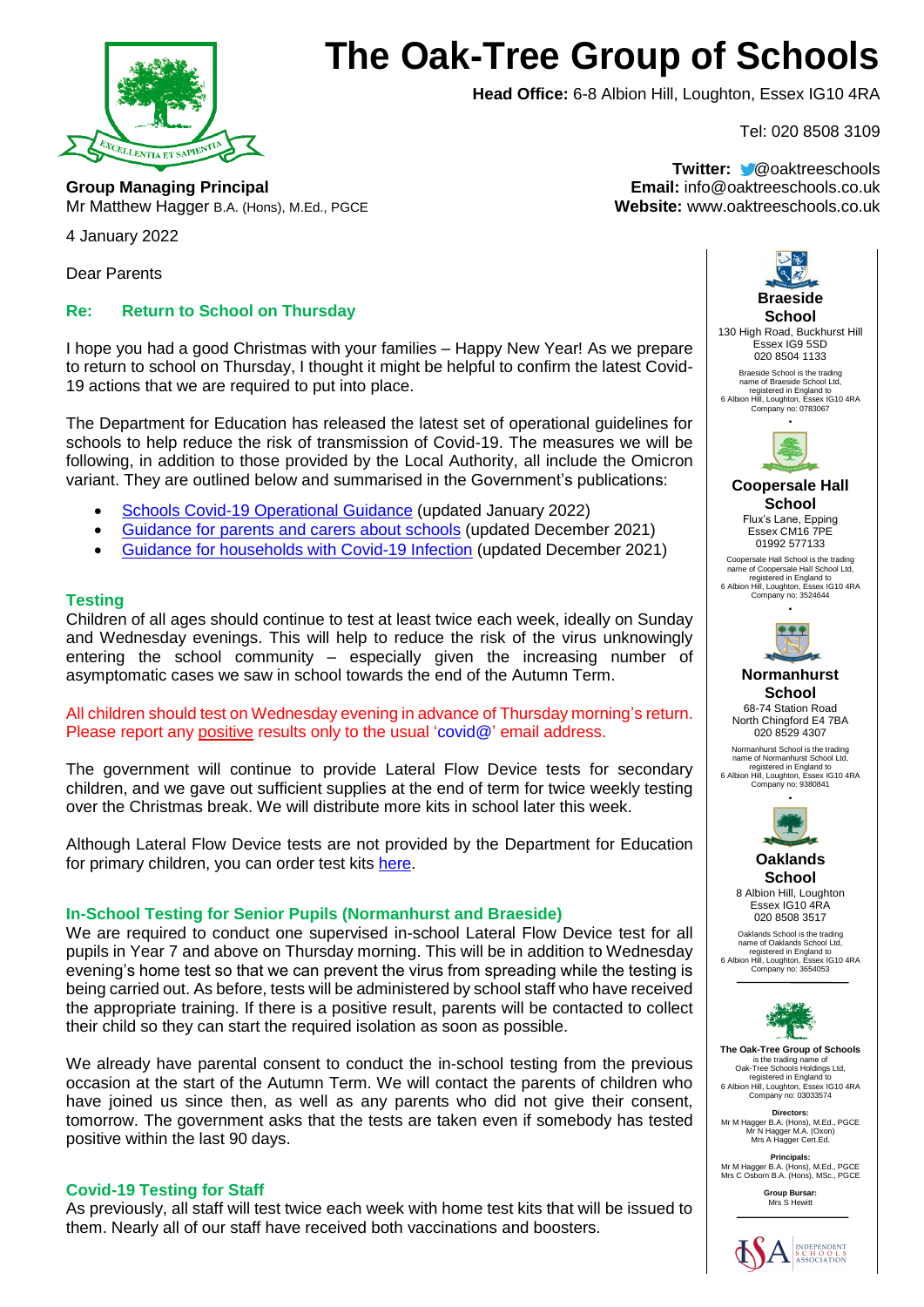## **Tracing Close Contacts**

NHS Test and Trace will work with a positive case and/or their parent to identify close contacts. Contacts from a school will only be traced by NHS Test and Trace where the positive case or their parent specifically identifies the individual as being a close contact.

From 14 December 2021, adults who are fully vaccinated and all children and young people aged between 5 and 16 years identified as a contact of someone with Covid-19 should take a Lateral Flow Device test every day for 7 days and continue to attend school as normal, unless they have a positive test result. Children under 5 years do not need to take part in daily testing of close contacts.

Daily testing of close contacts applies to all contacts who are:

- fully vaccinated adults, ie people who have had 2 doses of an approved vaccine
- all children aged 5 to 16 years, regardless of their vaccination status
- people who are not able to get vaccinated for medical reasons

The government's guidance about NHS Test and Trace contact tracing is availabl[e here.](https://www.gov.uk/guidance/nhs-test-and-trace-how-it-works)

## **Self-Isolation and Ending Self-Isolation Early**

If you develop Covid-19 [symptoms,](https://www.gov.uk/government/publications/covid-19-stay-at-home-guidance/stay-at-home-guidance-for-households-with-possible-coronavirus-covid-19-infection#symptoms) you must stay at home and self-isolate immediately. You should [arrange to have a](https://www.gov.uk/get-coronavirus-test) PCR test as soon as possible. If this PCR test result is positive, you must continue to self-isolate. You should do this even if you have received one or more doses of vaccine. If you do not have Covid-19 symptoms, but you have a positive PCR test result, you must also stay at home and self-isolate.

Your isolation period starts immediately from when your symptoms started, or, if you do not have any symptoms, from when your positive LFD or PCR test was taken, whichever test was taken first. Your isolation period includes the day your symptoms started (or the day your test was taken if you do not have symptoms), and the next 10 full days.

You may be able to end your self-isolation period before the end of the 10 full days. You can take an LFD test from 6 days after the day your symptoms started (or the day your test was taken if you did not have symptoms), and another LFD test on the following day. The second LFD test should be taken at least 24 hours later. If both these test results are negative, and you do not have a high temperature, you may end your selfisolation after the second negative test result.

#### **Face Coverings**

You will have seen over the weekend that the Department for Education is asking all staff, adult visitors and pupils in Year 7 and above to wear face coverings as follows:

- When moving around the premises in areas such as corridors and stairwells.
- In communal areas such as halls and dining rooms.
- In classrooms during lessons.
- When in communal transport (eg minibuses and coaches) to and from activities.

The health advice continues to be that children in primary schools should not be asked to wear face coverings. Children will not be required to wear a face covering when outdoors or in situations where there would be a negative impact on their ability to take part in exercise or strenuous activity, for example in PE/Games.

All senior pupils must bring at least one fresh face covering to school each day. Please make sure that your child knows how to put on, take off and store the face covering safely. Although staff are not expected to wear face coverings in the classroom, many may choose to do so.

The government plans to review its policy on face coverings in schools in 26 January 2022. Its latest quidance is available [here.](https://www.gov.uk/government/publications/face-coverings-when-to-wear-one-and-how-to-make-your-own/face-coverings-when-to-wear-one-and-how-to-make-your-own)



**School** 130 High Road, Buckhurst Hill Essex IG9 5SD 020 8504 1133 Braeside School is the trading name of Braeside School Ltd, registered in England to 6 Albion Hill, Loughton, Essex IG10 4RA Company no: 0783067



**∙**

**Coopersale Hall School** Flux's Lane, Epping Essex CM16 7PE 01992 577133

Coopersale Hall School is the trading name of Coopersale Hall School Ltd, registered in England to 6 Albion Hill, Loughton, Essex IG10 4RA Company no: 3524644



**∙**

**Normanhurst School** 68-74 Station Road North Chingford E4 7BA 020 8529 4307

Normanhurst School is the trading name of Normanhurst School Ltd, registered in England to 6 Albion Hill, Loughton, Essex IG10 4RA Company no: 9380841

**∙**



**Oaklands School** 8 Albion Hill, Loughton Essex IG10 4RA

Oaklands School is the trading name of Oaklands School Ltd, registered in England to 6 Albion Hill, Loughton, Essex IG10 4RA Company no: 3654053

020 8508 3517



**The Oak-Tree Group of Schools** is the trading name of Oak-Tree Schools Holdings Ltd, registered in England to 6 Albion Hill, Loughton, Essex IG10 4RA Company no: 03033574

**Directors:** Mr M Hagger B.A. (Hons), M.Ed., PGCE Mr N Hagger M.A. (Oxon) Mrs A Hagger Cert.Ed.

**Principals:** Mr M Hagger B.A. (Hons), M.Ed., PGCE Mrs C Osborn B.A. (Hons), MSc., PGCE

**Group Bursar:** Mrs S Hewitt BAGA L4